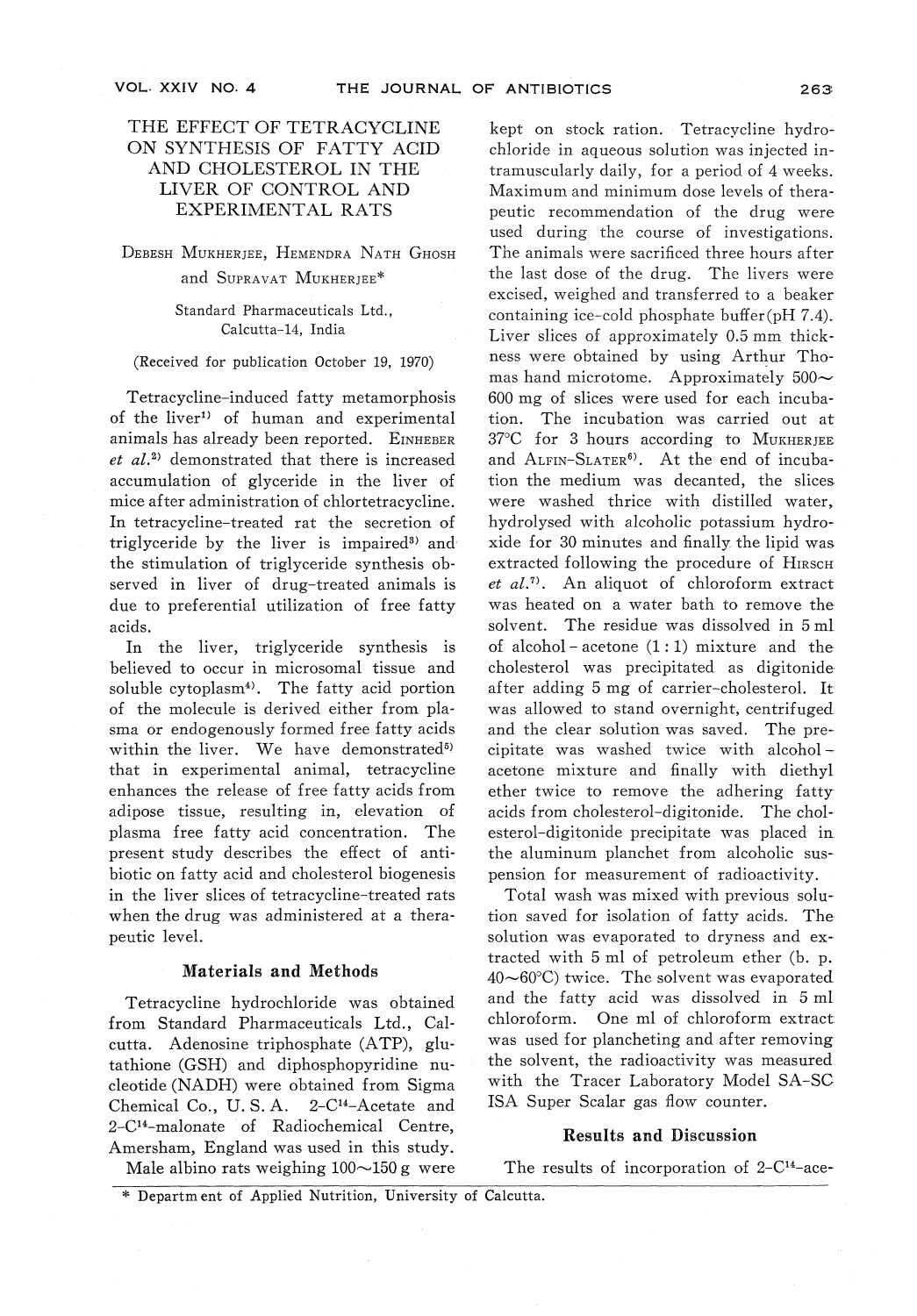| Table 1. Incorporation of 2-C <sup>14</sup> -acetate into |                                             |  |  |  |  |
|-----------------------------------------------------------|---------------------------------------------|--|--|--|--|
|                                                           | fatty acids and cholesterol in liver slices |  |  |  |  |
|                                                           | of control and tetracycline treated rate    |  |  |  |  |

| of control and tetracycline-treated rais |              |                                             |                                              |  |  |  |
|------------------------------------------|--------------|---------------------------------------------|----------------------------------------------|--|--|--|
|                                          | Dose of      | Acetate radioactivity<br>incorporation into |                                              |  |  |  |
|                                          | tetracycline |                                             | Fatty acid Cholesterol                       |  |  |  |
|                                          | (mg/100 g)   | $\epsilon$ (cpm/mg)                         | $\text{(cpm/mg)}$<br>of protein) of protein) |  |  |  |
| Control<br>(7)                           |              | $67 + 5.8$                                  | $23 + 0.83$                                  |  |  |  |
| Tetracycline<br>treated                  | 1.5          | $138 + 33$                                  | $11 \pm 6.8$                                 |  |  |  |
| Tetracycline<br>treated<br>(8            | 3.5          | $9 + 1.85$                                  | $5\!\pm\!1.1$                                |  |  |  |

Tetracycline treatment was continued for 4 weeks.<br>Figures in parenthesis represent number of animals. Each incubation flask contains : Approximately 0.5 g<br>liver slices, 1.5  $\mu$ moles ATP, 7.5  $\mu$ moles MgCl<sub>2</sub>, 10 phate buffer (pH 7.4), 1  $\mu$ mole KCl, 1  $\mu$ mole NaDH and  $\frac{1}{2}$   $\mu$  mole 2-C<sup>14</sup>-acetate (cpm-37,000) in a total volume of 2.0ml.

tate into higher fatty acids and cholesterol treated rats are presented in Table 1. The effects of tetracycline on fatty acid and cholesterol biogenesis in rats were studied after<br>administration of drug at the dose levels of two different regimes of the apeutic recommendation. Animals receiving daily 1.5 mg<br>of tetracycline hydrochloride for 100 g of body weight showed a pronounced stimulation of fatty acid synthesis from  $2-C^{14}$ acetate. BELL and Coniglio<sup>8)</sup> also demonstrated similar stimulation of fatty acid biosynthesis in tetracycline-treated rats, however, in their experiment the doses of antibiotic administered was significantly below<br>the therapeutic level. When the dose level the therapeutic level. When the dose leve of antibiotic was increased to 3.5mg per 100 g of body weight of the animals, the incorporation of  $2$ -C<sup>14</sup>-acetate into long chain fatty acids was significantly reduced. The biogenesis of cholesterol, however, is lowered<br>by tetracycline administration irrespective of the doses, the effect being more pronounced when the dose of the drug administered was higher.

The rates of biogenesis of fatty acids bear<br>little resemblance to the actual lipid picture<sup>5</sup> of the liver under the influence of antibiotic. While markedly elevated levels of the lipids. are observed in rats receiving  $3.5$  g of tetracycline per  $100 g$  of the body weight, the rate of fatty acid synthesis is considerably<br>lowered. The pronounced hepatotoxic effect of tetracycline seems to be responsible for

Table 2. Effect of tetracycline administration on the conversion of 2-C14-acetate and 2-C14-malonate into fatty acids in the rat liver slices

|                                                  |     | Incorporation into<br>long-chain fatty acids |                                                        |  |  |
|--------------------------------------------------|-----|----------------------------------------------|--------------------------------------------------------|--|--|
|                                                  |     |                                              | 2-C <sup>14</sup> -Acetate 2-C <sup>14</sup> -Malonate |  |  |
|                                                  |     | $\text{(cpm/mg)}$                            | $\text{(cpm/mg)}$                                      |  |  |
|                                                  |     | protein)                                     | protein)                                               |  |  |
| Control                                          | (6) | $422 + 55$                                   | $2686 + 227$                                           |  |  |
| Tetracycline<br>$(3.5 \text{ mg}/100 \text{ g})$ | (6) | $144 + 12$                                   | $2630 + 310$                                           |  |  |

Drug was administered for 7 days.<br>Figures in parenthesis represent number of ani $mals.$  Duplicate incubation was conducted with slices  $from$  liver of each animal.

Each incubation flask contained: Approximately 0.5 g liver slices, 1  $\mu$ mole 2-C<sup>14</sup>-acetate (3.7×10<sup>5</sup> cpm) or  $\frac{1}{2}$  finoles 2-C<sup>14</sup>-malonate (3.7x10<sup>4</sup>) and all the re-<br>agents used in experiment described in Table 1. agents used in experiment described in Table 1.

such an inhibition. Stimulation of fatty acid synthesis is observed in rats receiving<br>1.5 mg of tetracycline, but accumulation of lipid in liver is significantly lower as compared to those in the higher dose level group<br>exhibiting markedly elevated lipid levels.<br>Although fatty acid biogenesis was inhibited after administration of 3.5 mg of tetracycline hydrochloride, synthesis of triglyceride was found to be stimulated in the liver of rats, which indicates that in this condition fatty<br>acid portion of the triglyceride come almost exclusively from preformed fatty acid from the plasma.

In an attempt to obtain further information on the inhibitory effect of tetracycline on fatty acid synthesis in the liver of rats<br>receiving 3.5 mg of antibiotic daily, the rates of incorporation of  $2-C^{14}$ -acetate and  $2-C^{14}$ malonate into long chain fatty acid by liver<br>slices were measured. It appeared from the shees were measured. It appeared from the results (Table 2) that even after 7 days of treatment of antibiotic, the rate of incorporation of radioacetate is considerably de-<br>pressed. There was, however, no appreciable difference in the conversion of malonate to fatty acids, between the control and the of fatty acid biosynthesis in liver of tetr cycline-treated animals must, therfore, take place at the pre-malonate stage, probably in the carboxylation of acetate to malonate. The effect of tetracycline in reducing the rate of fatty acid synthesis may be due to its action on the enzyme, acetyl COA car-